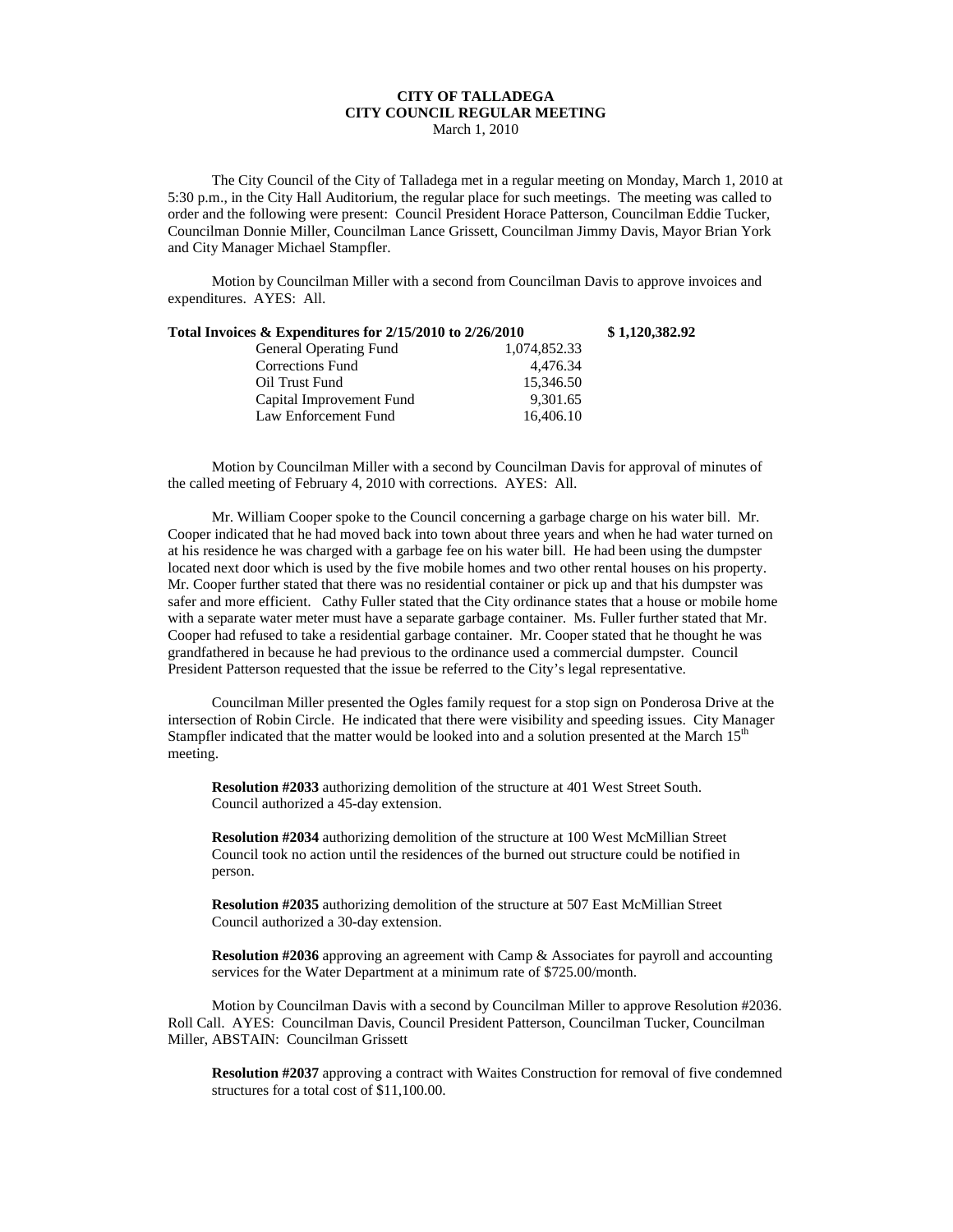Motion by Councilman Grissett with a second by Councilman Davis for approval of Resolution #2037. Roll Call. AYES: All.

**Ordinance #1668** rezoning Parcel ID 61-13-05-22-1-000-004 currently owned by Housing Authority of Talladega from M-1 Limited Industrial Zoning District to R-6 High Density Multi-Family Residential Zoning District.

Motion by Councilman Grissett with a second by Councilman Tucker for immediate consideration of Ordinance #1668. Roll Call. AYES: All.

Motion by Councilman Grissett with a second by Councilman Tucker for reading of the heading only of Ordinance #1668. Roll Call. AYES: All.

Motion by Councilman Tucker with a second by Councilman Grissett for adoption of Ordinance #1668. Roll Call. AYES: All.

**Ordinance #1669** rezoning several parcels from M-1 Limited Industrial Zoning District to R-4 Low Density Multi-Family Residential Zoning District.

Motion by Councilman Grissett with a second by Councilman Davis for immediate consideration of Ordinance #1669. Roll Call. AYES: All.

Motion by Councilman Miller with a second by Councilman Davis for reading of the heading only of Ordinance #1669. Roll Call. AYES: All.

Motion by Councilman Grissett with a second by Councilman Davis for adoption of Ordinance #1669. Roll Call. AYES: All.

**Ordinance #1670** rezoning several parcels from M-1 Limited Industrial Zoning District to C-3 General Commercial Zoning District.

Motion by Councilman Grissett with a second by Councilman Miller for immediate consideration of Ordinance #1670. Roll Call. AYES: All.

Motion by Councilman Grissett with a second by Councilman Davis for reading of the heading only of Ordinance #1670. Roll Call. AYES: All.

Motion by Councilman Grissett with a second by Councilman Miller for adoption of Ordinance #1670. Roll Call. AYES: All.

**Ordinance #1671** approving a lease with Dale Jarrett Racing Adventure, Inc. at the Talladega Municipal Airport.

Motion by Councilman Grissett with a second by Councilman Davis for immediate consideration of Ordinance #1671. Roll Call. AYES: All.

Motion by Councilman Davis with a second by Councilman Miller for reading of the heading only of Ordinance #1671. Roll Call. AYES: All.

Motion by Councilman Davis with a second by Councilman Miller for adoption of Ordinance #1671. Roll Call. AYES: All.

Motion by Councilman Grissett with a second by Councilman Davis to approve invoices and expenditures for the Water Department. AYES: Council President Patterson, Councilman Davis, Councilman Grissett and Councilman Miller; NAY: Councilman Tucker

| Water Department Expenditures for 2/17/10 to 2/26/2010 |            | \$211,013.77 |
|--------------------------------------------------------|------------|--------------|
| General Fund                                           | 147.923.26 |              |
| Coleman Circle Project                                 | 63,090.51  |              |

There was some discussion on the Water & Sewer Department issues. Council President Patterson and Councilman Grissett stated that there were to be two public hearings before any decision was to made on the management of the Water & Sewer Department.

Councilman Miller indicated that he had issues with the recreation department, registration for baseball is down from previous years, felt the athletics needed to be advertised more. Council President Patterson stated that there were more kids at the Recreation Center after school than he had seen in a long time and that the senior program was very active. Councilman Miller stated that he wanted activities at the Sports Complex to increase such as tournaments. It was agreed that Parvin Neloms, Parks & Recreation Director should come before the Council and address these issues.